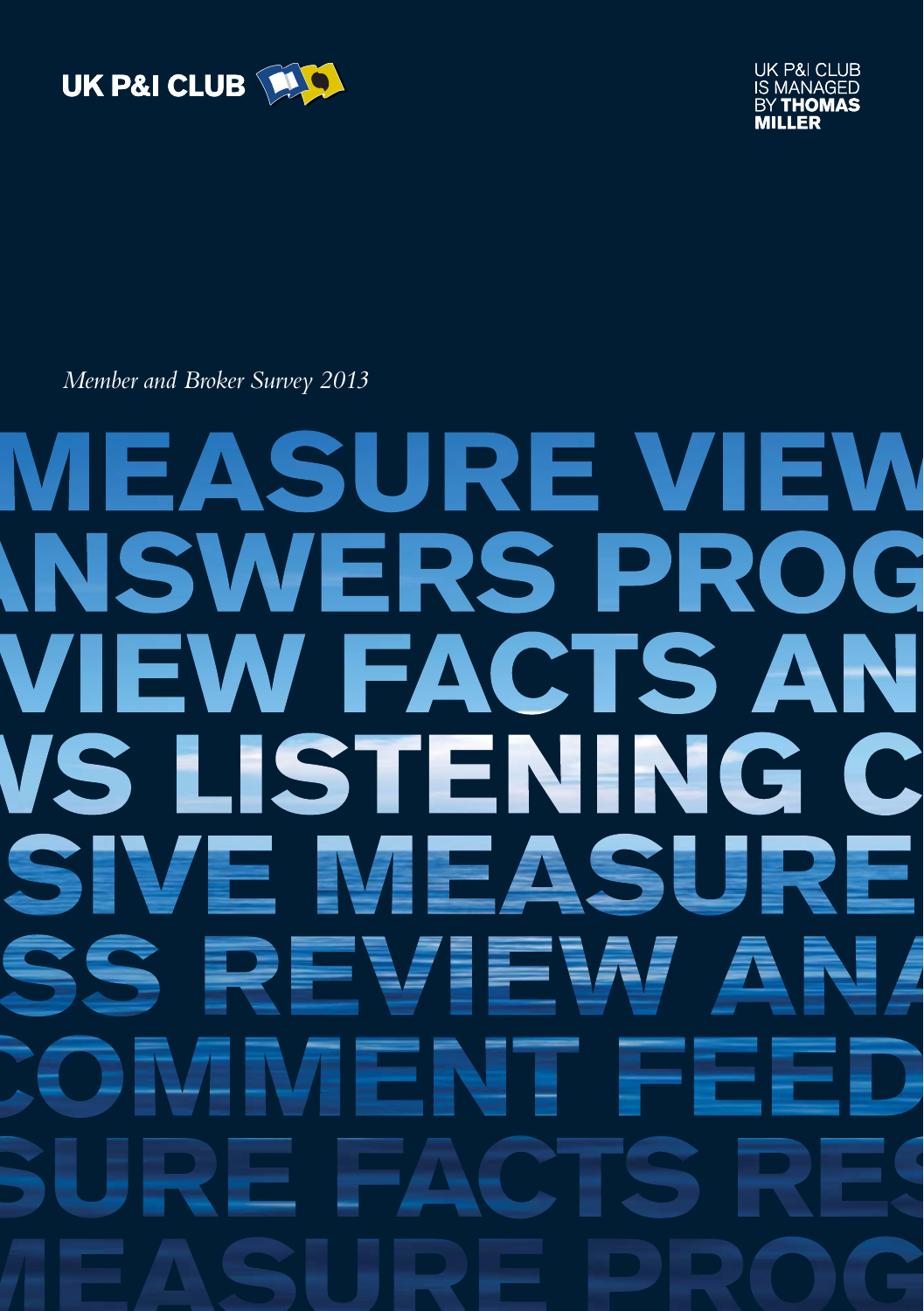### INTRODUCTION

Because we continually strive to maintain the very highest levels of service and support, we place particular value on the opinions of our Members and brokers. Our satisfaction survey has become an essential yardstick of our performance. We hope you find this topline summary of the 2013 results an illuminating snapshot of who our Members are and what they want.

### **Our survey methodology**

Our Member and broker survey assesses satisfaction across a number of key performance areas, identifying specific issues where the Club can improve.

We devised the survey questionnaire using feedback from one-to-one interviews with Members and brokers. The survey was carried out on the Club's behalf by an independent market research company.

### **Who did we survey?**

In total, 259 individuals were interviewed at random to provide a representative sample of Member companies and brokers. The sample was segmented to ensure that those interviewed were representative of the membership and brokers in terms of size, geographic region, types of ships operated and the different individual roles within Member and broker organisations.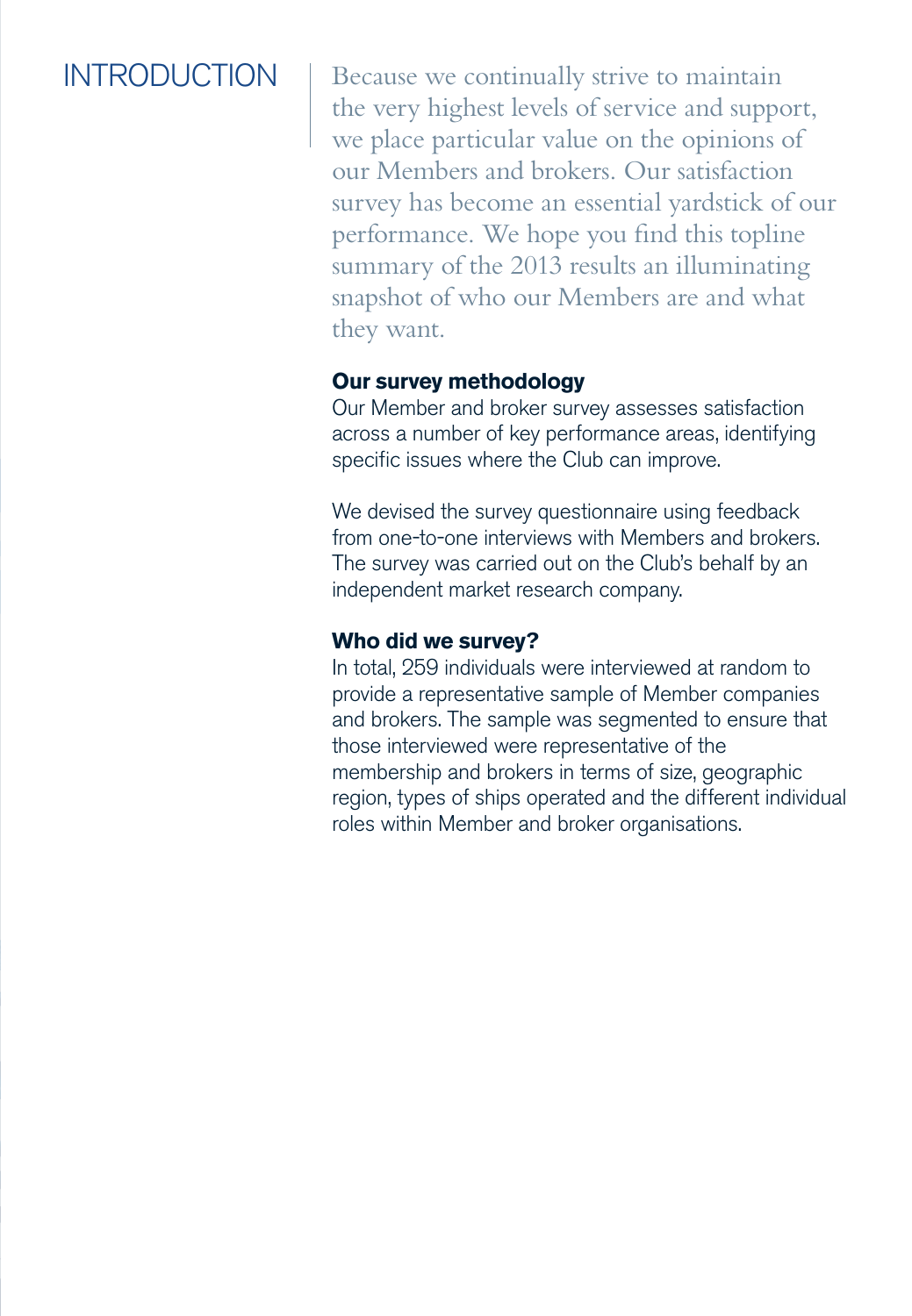### Listening TO YOU

The Club's satisfaction survey remains an important part of our commitment to being the leading, ship owner-controlled provider of P&I insurance. But a survey can only tell us part of the story. So we never stop listening to our Members' views.

### **Have your say**

Inevitably in a survey of this type, some Members were unable to participate. If you were not able to make your views known, please get in touch with your usual Club contact. We always welcome your views and suggestions

Please also be aware that this booklet is just the start of a new and ongoing initiative to seek your opinions on the Club's service and support for Members. Executives from the Club's managers, Thomas Miller, will be meeting Members  $-$  collectively and individually  $-$  over the coming year to listen to and take note of those opinions.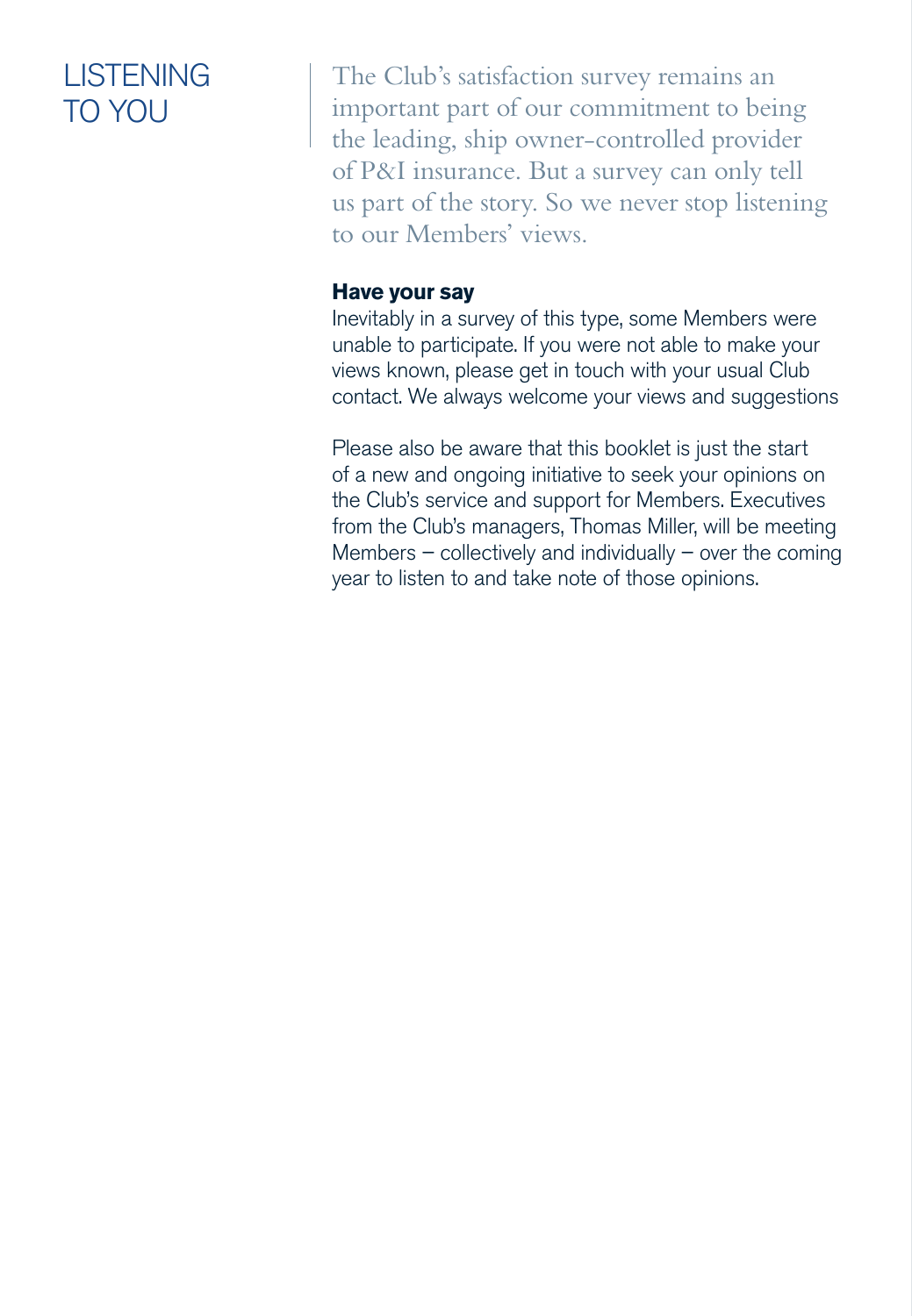YOUR CLUB | The Club remains committed to being the leading shipowner controlled provider of P&I insurance. That is the guiding principle and affects everything the Club does.

### **Current geographical and trade profile of Club membership at 20/2/2013**  (Geographical regions % )

Europe, Middle East Americas Asia–Pacific & Africa (EMEA) 37% 53% 10%

#### **Trade Profile 20th Feb 2013** (Share of total GT)



### **Age Profile**

38%

of the fleet is less than 4 years old

## 27%

of the fleet is between 5-9 years



of Club fleet is over 20 years old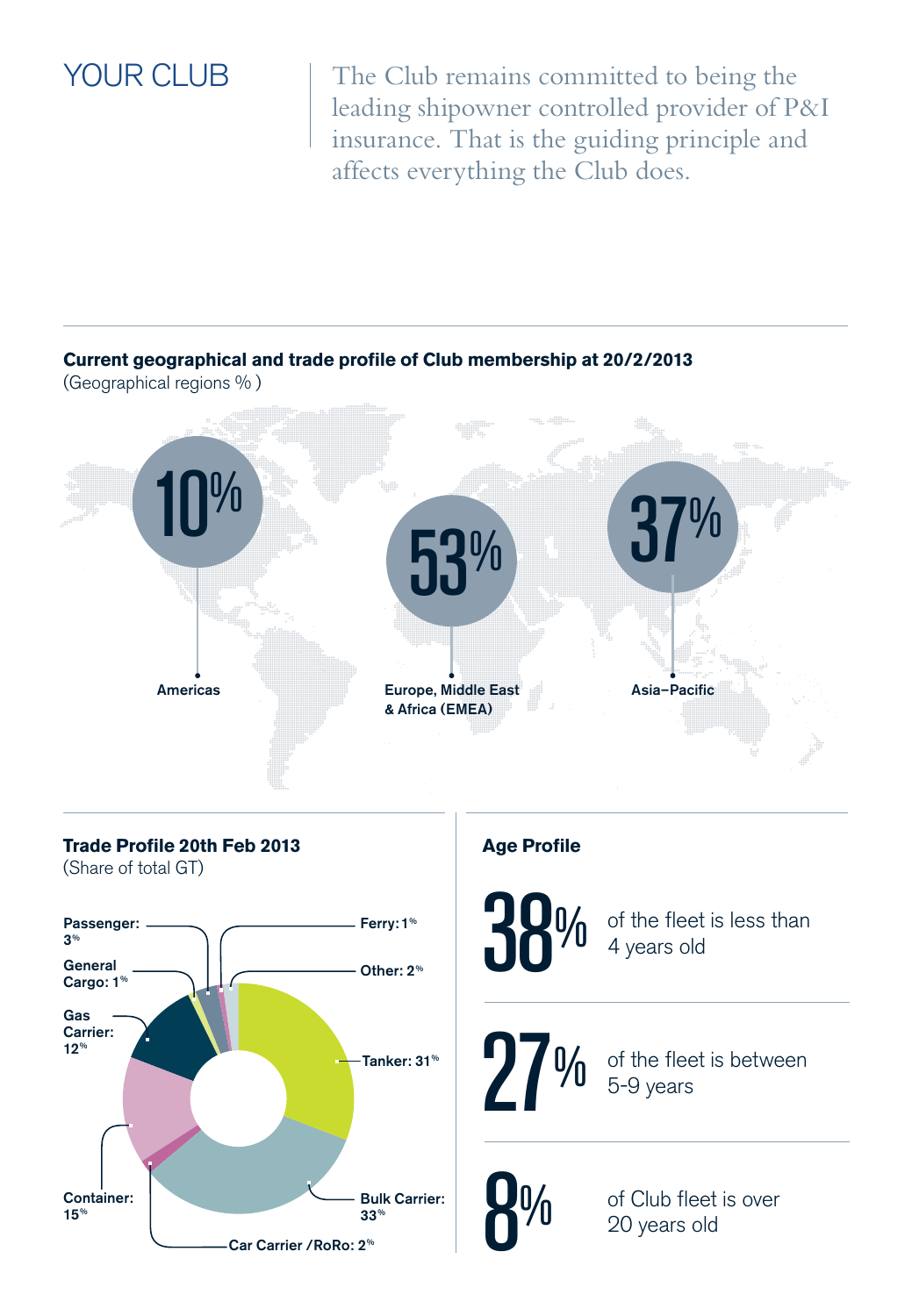### **WHAT DO MEMBERS** expect from a Club…

As the Member Survey aims to establish what the Club must do to improve performance we asked Members to define, and then rate their satisfaction on, the top 10 most important factors when dealing with their Club.

#### **The most important attributes when dealing with an insurer**

|                                 |                 | <b>Financial stability</b>                                  | (7.99) |
|---------------------------------|-----------------|-------------------------------------------------------------|--------|
| Attributes in order of priority | $\overline{2}$  | <b>Speedy claims resolution</b>                             | (7.77) |
|                                 | $3\overline{3}$ | <b>Strong relationship with Members</b>                     | (8.26) |
|                                 | 4               | The best risk management and loss prevention advice         | (8.07) |
|                                 | 5               | <b>Understanding Members' business priorities</b>           | (7.79) |
|                                 | 6               | <b>Broad network of offices &amp; correspondents</b>        | (8.49) |
|                                 | 7               | The highest quality of people across all levels in the Club | (7.79) |
|                                 | 8               | <b>Protecting Members from unbudgeted calls</b>             | (7.55) |
|                                 | 9               | Transparent and easy-to-understand processes                | (7.81) |
|                                 | 10              | <b>Underwriting excellence</b>                              | (7.89) |

 *Evaluation of performance in each of the attributes (rated out of 10)*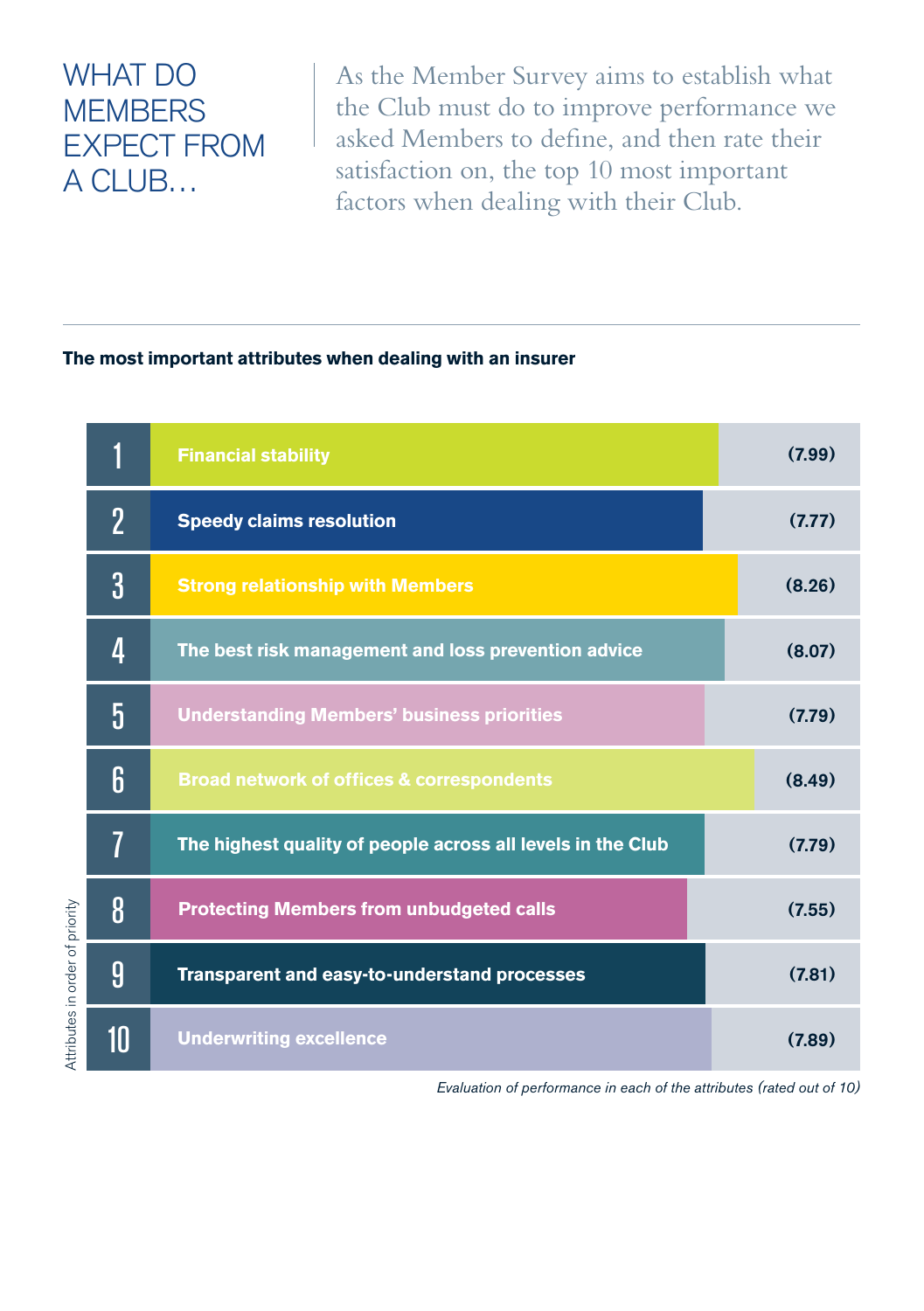### **COMMUNICATING** WITH MEMBERS

We asked our Members what industry issues needed the Club's guidance and then rate their satisfaction with our advice.

# 88%

of Members felt their contact with the Club's claims staff was just right

96% of Members said the Club's

performance was the same or better than last year



of Members felt their contact with the Club's underwriting staff was just right.

### **The top 10 industry issues on which members require information**

|                | Legal and contractual advice  | (4.02) |
|----------------|-------------------------------|--------|
| 2              | Piracy/Crime                  | (3.88) |
| $\overline{3}$ | International sanctions       | (3.92) |
| $\overline{4}$ | Crewing and personnel         | (3.86) |
| 5              | Insurance regulation          | (3.84) |
| 6              | Other loss prevention         | (3.83) |
| 7              | Environmental legislation     | (3.88) |
| 8              | Shipboard risk management     | (3.80) |
|                | Cargo preparation and stowage | (3.88) |
|                | Port state control            | (3.77) |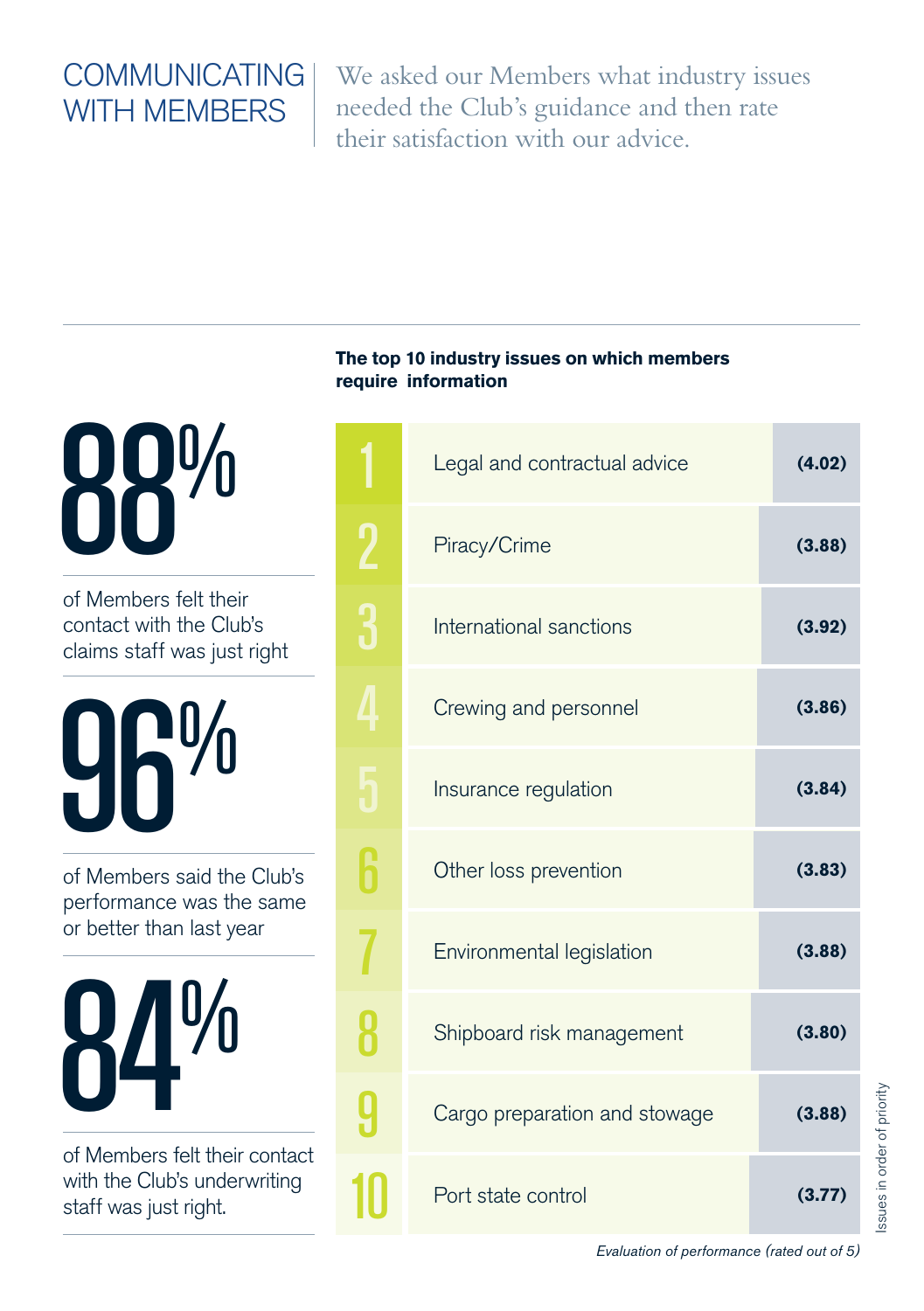### OVFRALL **SATISFACTION**

We also asked our Members to rate the Club overall, to tell us how satisfied they were with all aspects of service.

### **Member Survey scores for satisfaction with all aspects of service**



### **The UK Club relative to its International Group peers**

We are aware that Members have a choice of P&I clubs. Many Members have entries in more than one P&I club. We asked our members whether they believed the Club to be in the top 3 Group clubs in key areas.

(Members in agreement %)



Capable underwriting

Claims performance

Financial stability



**Processess**